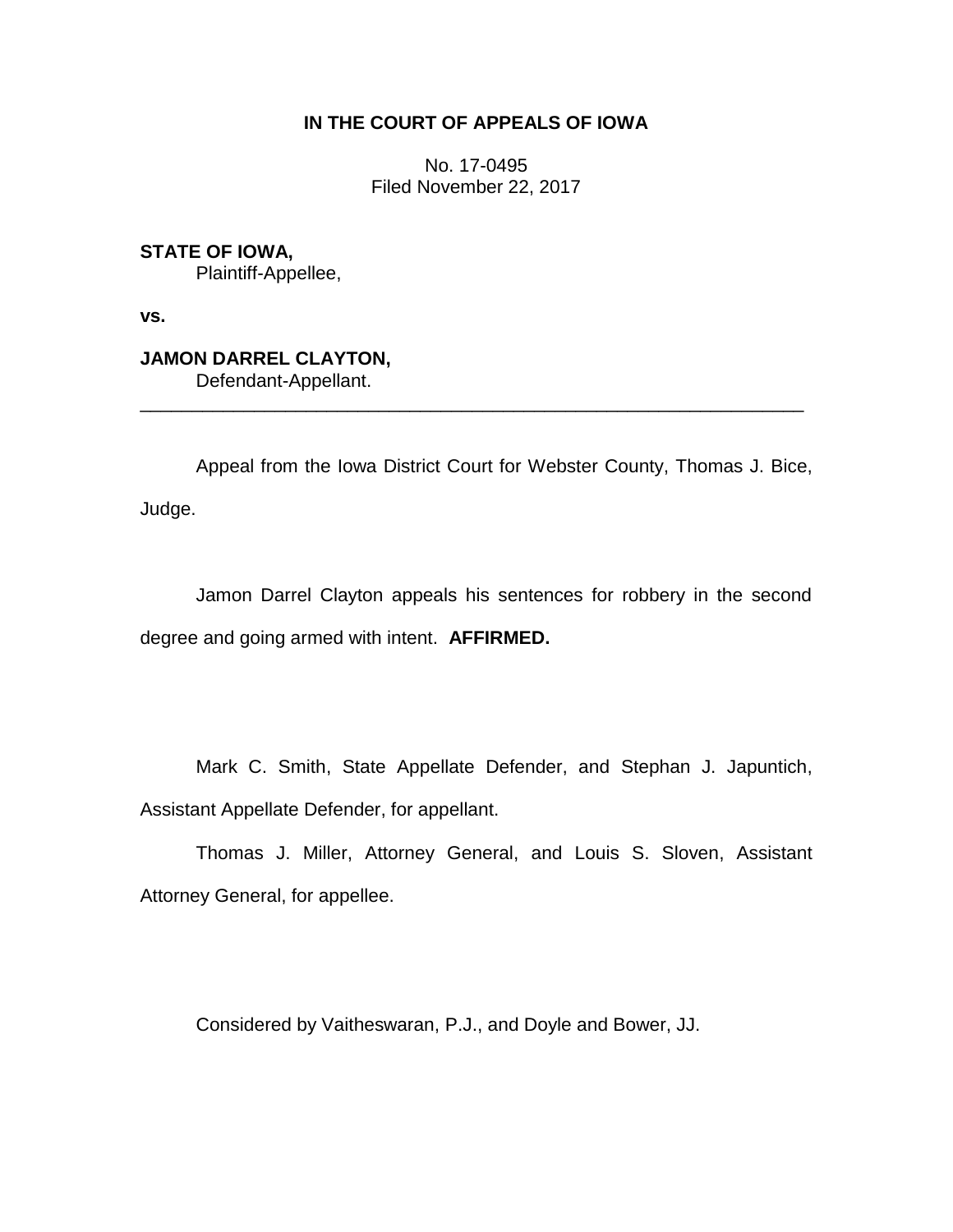## **BOWER, Judge.**

Jamon Darrel Clayton appeals his sentences for robbery in the second degree and going armed with intent. We find the district court did not consider impermissible sentencing factors, the sentence was proper in regard to Clayton's age, and his claim of systematic racial discrimination was not proven. We find the record is inadequate to determine if Clayton's counsel was ineffective. We affirm the district court and preserve his ineffective assistance claims for possible postconviction action.

## **I. Background Facts and Proceedings**

On May 16, 2016, Clayton, seventeen years old at the time of the offense, and Thomas Meeks met Chase Monahan and rode with Monahan to his residence. Clayton and Meeks sought to purchase marijuana from Monahan, but when the three reached Monahan's residence, Meeks reached into Clayton's bag, pulled out a gun, and demanded marijuana. Monahan chased Meeks and Clayton as they ran from the house. During the pursuit, Meeks and Clayton both fired shots at Monahan.

Witnesses variously testified there were between one and eight shots fired. Police recovered six shell casings from the scene. Witnesses also testified both Meeks and Clayton fired the gun. Monahan was not injured during the shooting but did have a bullet hole in the leg of his pants. Clayton admitted to firing the gun but claimed it was only to scare Monahan and allow their escape.

On May 25, Clayton was charged with first degree robbery in violation of Iowa Code section 711.2 (2016). On February 27, 2017, Clayton was sentenced to ten years of incarceration for the lesser included offense of robbery in the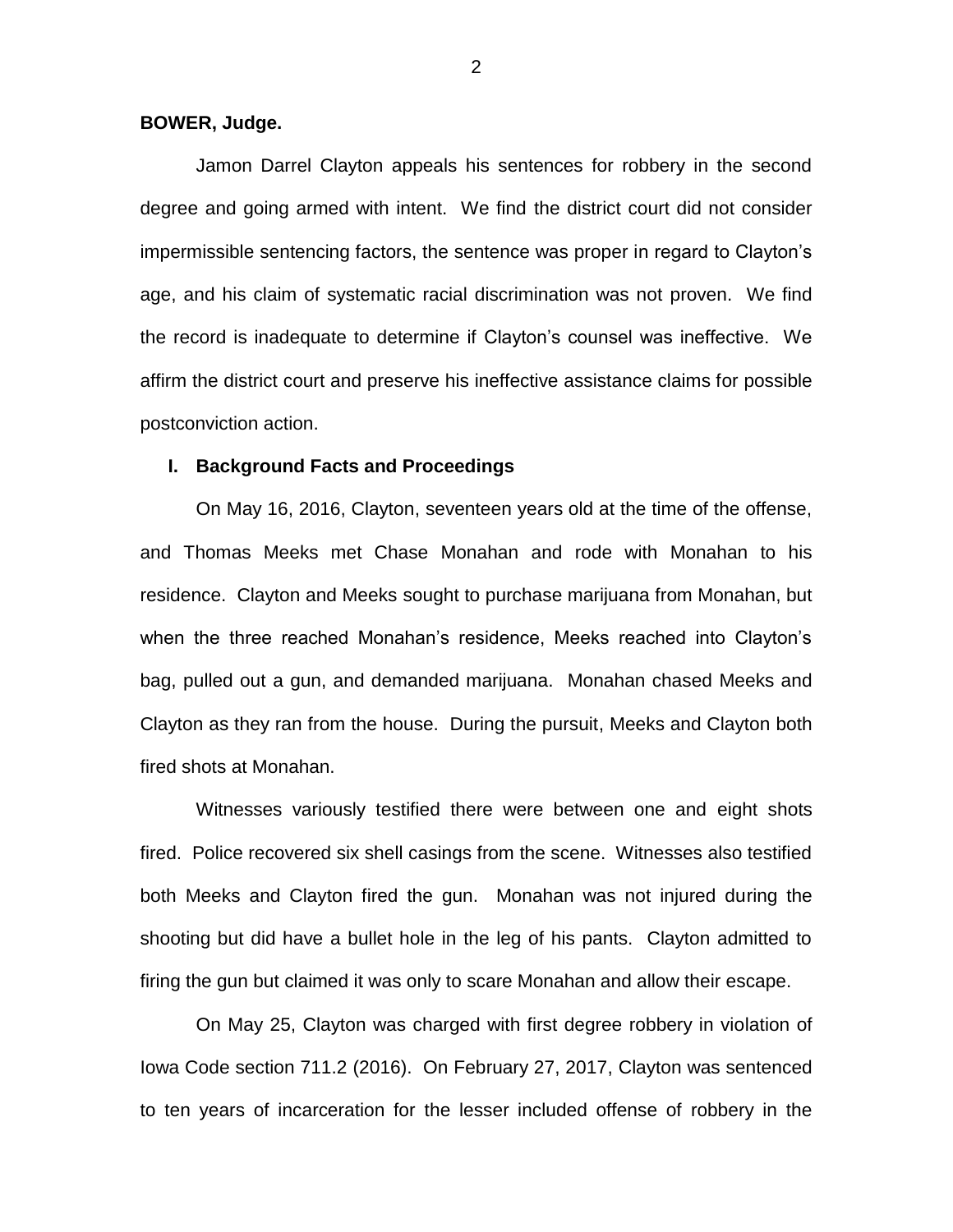second degree and five years for going armed with intent, with the sentences to be served concurrently. Before announcing the sentence, the district court stated, "I'm limited, given the circumstances [of your firing] six to eight shots with a deadly weapon. This community demands that we have a safe environment." Clayton timely filed his appeal March 28.

#### **II. Standard of Review**

"Generally, a sentence will not be upset on appellate review unless a defendant can demonstrate an abuse of discretion or a defect in the sentencing procedure, such as the trial court's consideration of impermissible factors." *State v. Cheatheam*, 569 N.W.2d 820, 821 (Iowa 1997). "A trial court's sentencing decision is cloaked with a strong presumption in its favor, and an abuse of discretion will not be found unless a defendant shows such discretion was exercised on grounds or for reasons clearly untenable or to an extent clearly unreasonable." *Id*. However, when constitutional claims are raised, our review is de novo. *State v. Ragland*, 836 N.W.2d 107, 113 (Iowa 2013). Claims of ineffective assistance of counsel are reviewed de novo. *State v. Straw*, 709 N.W.2d 128, 133 (Iowa 2006).

## **III. Sentencing Factors**

Clayton first claims the district court considered uncharged and unproven conduct in sentencing. Clayton's brief argues "the problem with the court's reasoning is that Clayton did not plead to Robbery in the first degree, which under the facts of this case necessitates the use of a weapon. Clayton pleaded guilty to Robbery in the second degree which does not have the weapon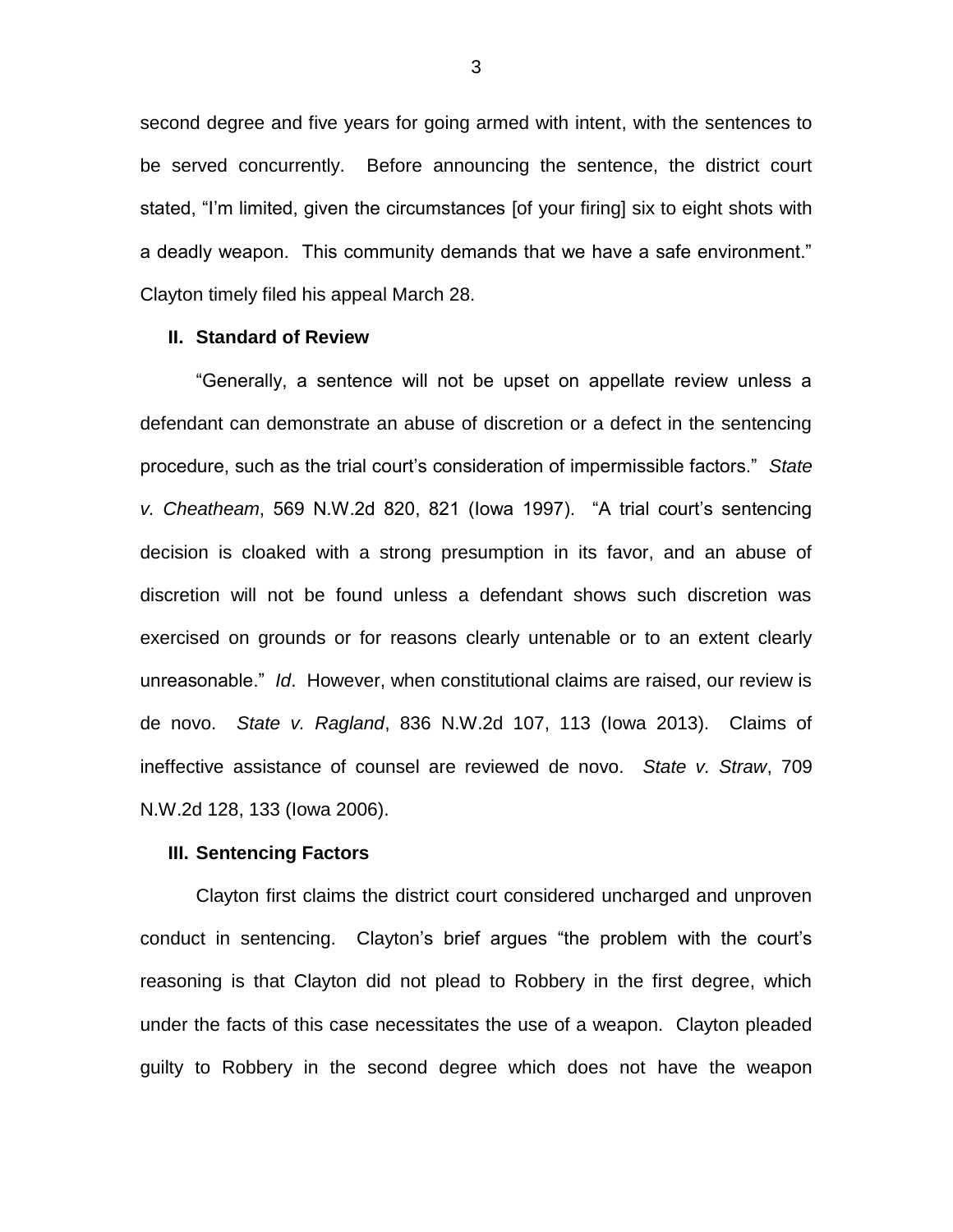requirement." Therefore, Clayton argues, the district court should not have considered the use of the weapon during the robbery.

"A court may not consider an unproven or unprosecuted offense when sentencing a defendant unless (1) the facts before the court show the accused committed the offense, or (2) the defendant admits it." *State v. Gonzalez*, 582 N.W.2d 515, 516 (Iowa 1998). Here, Clayton admitted he fired the gun during the escape, and therefore the district court did not err by considering the use of the weapon when determining Clayton's sentence.

# **IV. Age as a Mitigating Factor**

Clayton next claims the district court should have conducted an individualized sentencing hearing taking into account his age at the time of the crime. Our supreme court has found juveniles are less culpable for their actions and long sentences for juveniles are unduly harsh. *See State v. Null*, 836 N.W.2d 41, 52 (Iowa 2013). Had Clayton been an adult at the time of the offense, a conviction for second-degree robbery would have required a seventy percent mandatory minimum. *See* Iowa Code § 902.12(1)(e). However, here, the district court suspended the mandatory minimum due to Clayton's age, as permitted by Iowa Code section 901.5(14). The district court is not required to conduct an individualized sentencing hearing under *Miller* when a juvenile defendant is not subject to a mandatory minimum. *State v. Propps*, 897 N.W.2d 91, 97 (Iowa 2017). We find the district court was not required to conduct an individualized hearing in the circumstances of this case.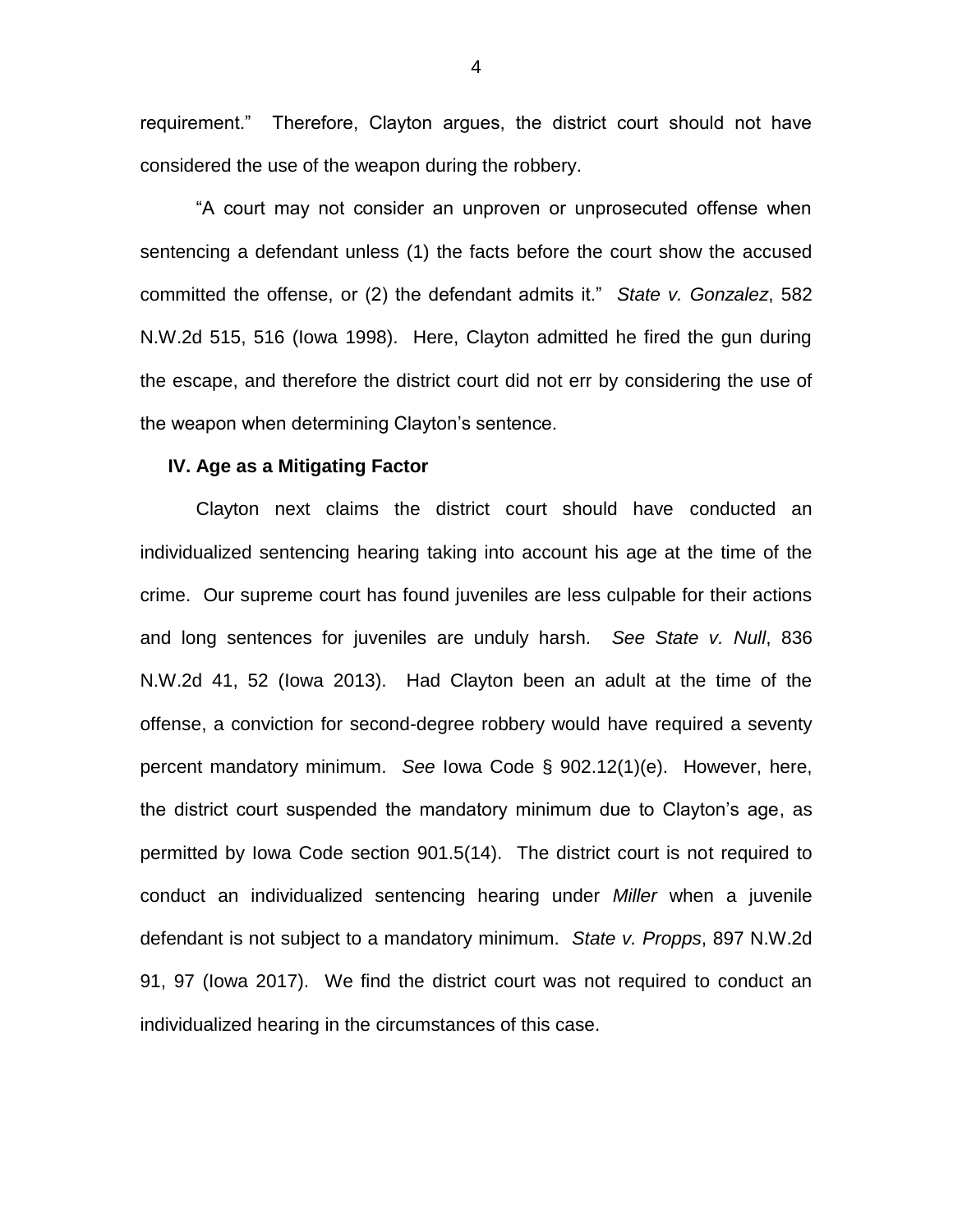## **V. Racial Disparity**

Clayton lastly claims the sentence reflects racial bias. "The Equal Protection Clause requires that similarly-situated persons be treated alike." *Bowers v. Polk Cty. Bd. of Supervisors*, 638 N.W.2d 682, 689 (Iowa 2002). Clayton provides statistics from the Iowa Department of Human Rights, Division of Criminal and Juvenile Justice Planning, indicating African American defendants were more frequently convicted of robbery and less likely to receive probation when convicted. However, the statistics indicate a roughly three percent disparity between white defendants receiving probation as opposed to African American defendants. Clayton is unable to provide any proof showing those defendants are similarly situated in regard to other factors that may have influenced the court's sentencing order, such as criminal history, remorse, or family and community support.

Clayton also notes Meeks, an adult at the time of the offense, received a suspended sentence and probation. The record indicates Meeks is also African American. While the balance of evidence shows both Meeks and Clayton fired the gun, the record is devoid of any information to show Meeks and Clayton are similarly situated with regard to pleas, remorse, criminal history, or other factors. Therefore, we find there is no indication of racial disparity in the sentence in this record.

# **VI. Ineffective Assistance**

Finally, Clayton claims trial counsel was ineffective for failing to object to the prosecutor's statements at the time of sentencing. "To prevail on a claim of ineffective assistance of counsel, the [defendant] must demonstrate both

5